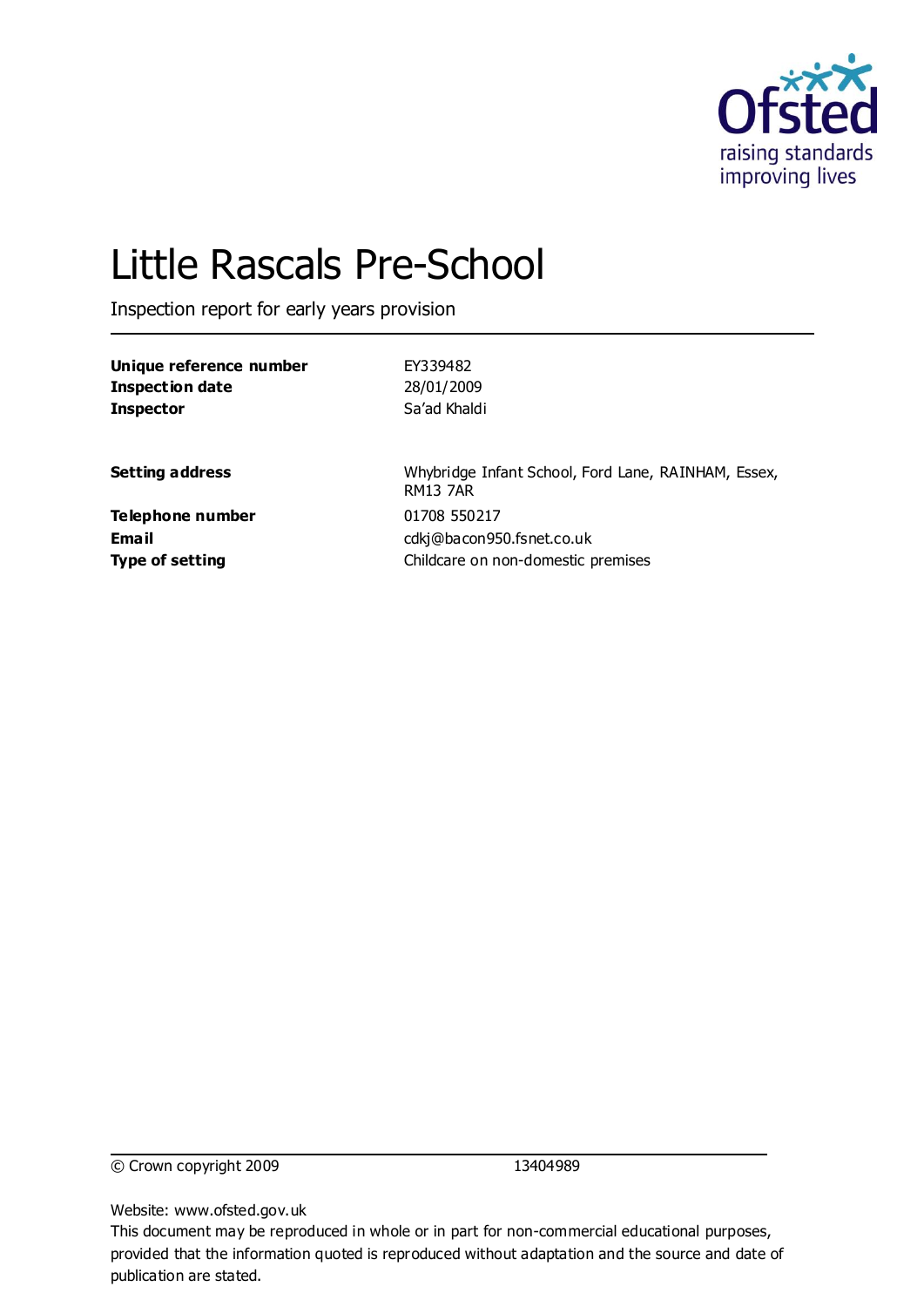### **Introduction**

This inspection was carried out by Ofsted under Sections 49 and 50 of the Childcare Act 2006 on the quality and standards of the registered early years provision. 'Early years provision' refers to provision regulated by Ofsted for children from birth to 31 August following their fifth birthday (the early years age group). The registered person must ensure that this provision complies with the statutory framework for children's learning, development and welfare, known as the *Early* Years Foundation Stage.

The report includes information on any complaints about the childcare provision which Ofsted has received since the last inspection or registration whichever is the later, which require Ofsted or the provider to take action in Annex C.

The provider must provide a copy of this report to all parents with children at the setting where reasonably practicable. The provider must provide a copy of the report to any other person who asks for one, but may charge a fee for this service (The Childcare (Inspection) Regulations 2008 regulations 9 and 10).

The setting also makes provision for children older than the early years age group which is registered on the voluntary and/or compulsory part(s) of the Childcare Register. This report does not include an evaluation of that provision, but a comment about compliance with the requirements of the Childcare Register is included in Annex B.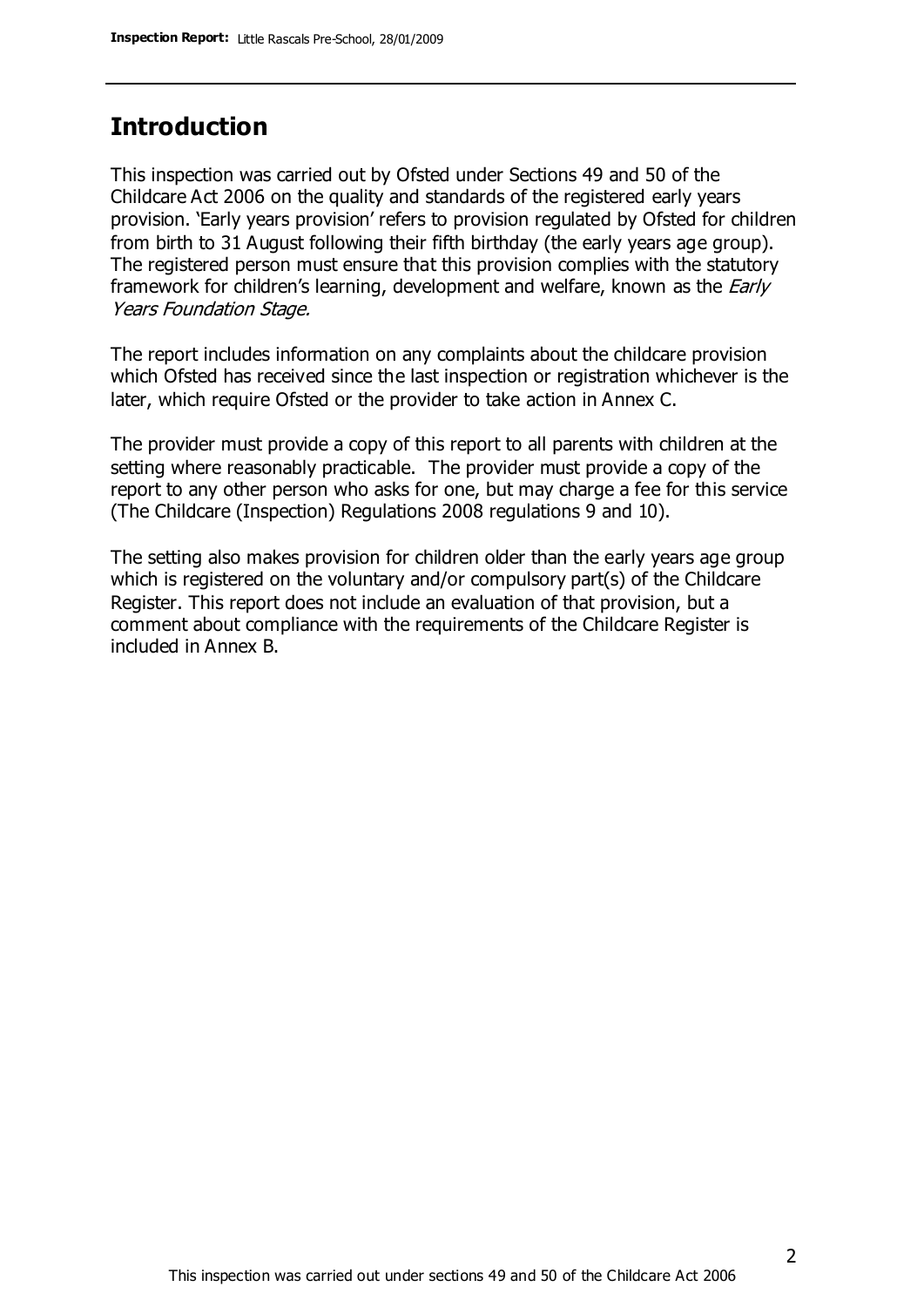### **Description of the setting**

Little Rascals Pre-School is set within the grounds of Whybridge Infant School in Rainham, Essex. It is separate from the school and is for pre-school aged children aged two to five years. It comprises a portacabin with two classrooms, integrated toilet provision and a small garden area that is an outdoor play space. It has a secure perimeter and the adjacent school allows some use of its main playground. The pre-school is open each weekday from 09:00 to 11:30 and 12:30 to 15:00.

Little Rascals Pre-School is registered on the Early Years Register and both the compulsory and voluntary parts of the Childcare Register. A maximum of 26 children may attend the pre-school at any one time. There are currently 73 children on roll. No overnight care is offered.

The pre-school has a total of nine staff, including the provision owners. The two owners hold Early Years qualifications at level 3. Three members of staff, including the manager and her deputy, also hold level 3 qualifications; one of these is working towards a level 4 qualification in Early Years. One member of staff has a level 2 qualification. Two assistants are working towards a level 2 qualification. A minimum of five staff work with the children at any one time.

### **Overall effectiveness of the early years provision**

Overall the quality of the provision is good. Children's enjoyment of this provision is outstanding. This is due to the high quality of their relationships with staff. Children's welfare is promoted well through effective policies and procedures. The staff communicate regularly with parents to ensure they are aware of their child's development, well-being and welfare. Children are provided with good quality indoor and outdoor experiences that promote effective learning. The provision supports children with differing educational and additional needs and ensures that all are fully included. The setting is working towards a quality mark in partnership with the local authority as part of a recognised scheme.

### **What steps need to be taken to improve provision further?**

To further improve the early years provision the registered person should:

ensure that appropriate risk assessments and staff training are carried out prior to the creation of an allotment garden.

### **The leadership and management of the early years provision**

The manager and staff have a good understanding of how children learn. They provide them with a framework of simple rules that helps them to learn and play well together. This behaviour framework and the quality of the relationship with staff are outstanding. They are fostered by the specific guidance and leadership of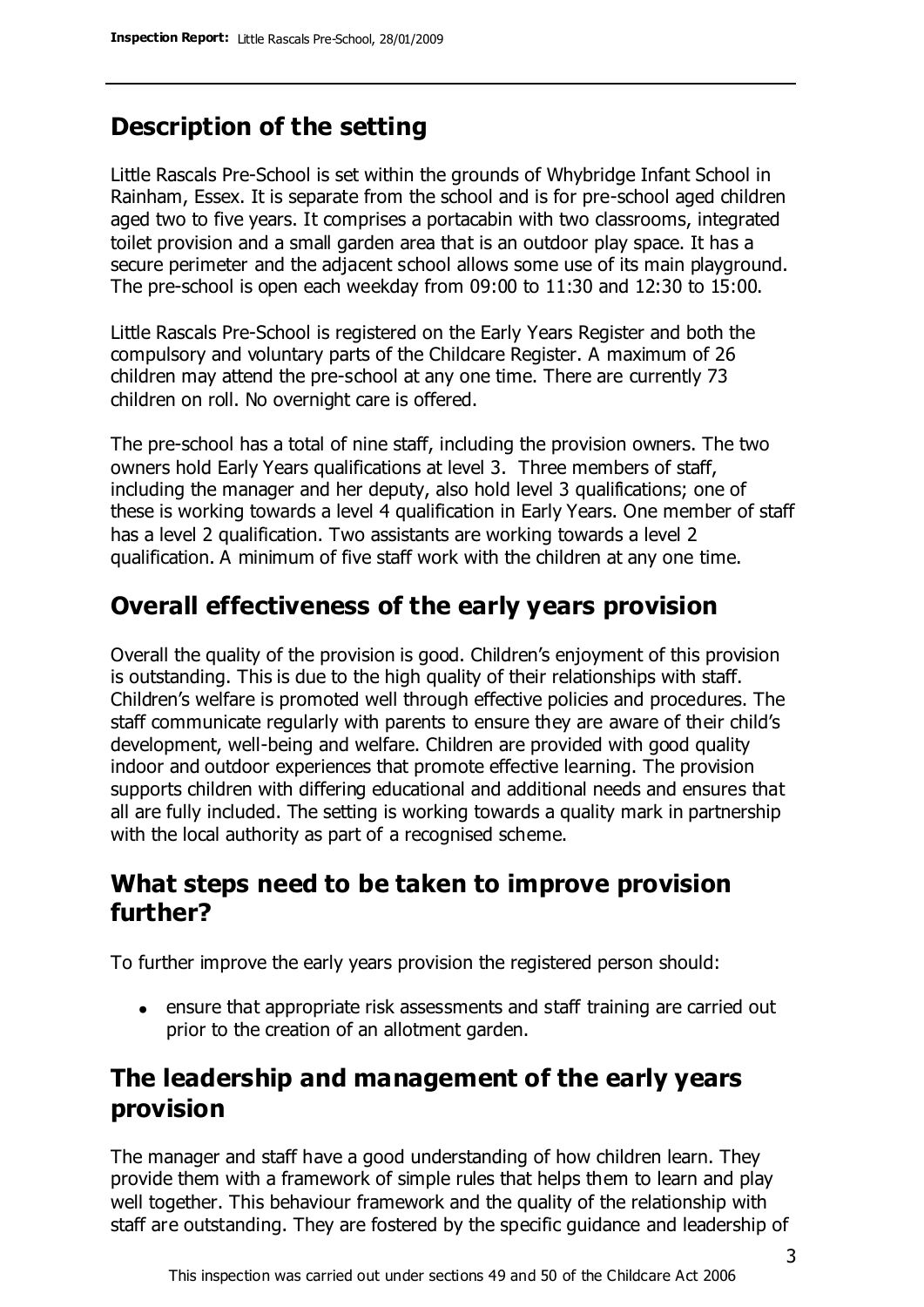the manager, who works closely with staff to ensure that all children have regular opportunities to participate in the full range of activities. Monitoring is good and ensures that a close check is kept on children's development. Safeguarding is good, and the setting has a fire alarm and bell system linked to the main school on site. Relationships with the infant school are good and a proportion of children transfer to the school. Some of the management meetings are held in conjunction with the quality mark adviser from the local authority, which contributes to the good systems for self-evaluation. There is good parental liaison and each child's key person is able to share detailed information on their child's progress and welfare. There is a regular newsletter that keeps parents informed and invites them to make suggestions on improvement. The setting has decided as a curriculum development to promote further environmental learning later in the year by allowing the children to grow food plants in small allotments. The manager has not yet considered whether this will require risk assessment and staff training. All the recommendations arising out of the previous inspection report have been met.

### **The quality and standards of the early years provision**

Children make good use of the well resourced and caring environment. The staff develop each child's skills of speaking and listening, as they make sense of their surroundings through play and simple friendships. Children are effectively helped to learn and develop and their progress is recorded carefully.

Children's welfare is promoted well. All areas of the pre-school are clean. The two classrooms are managed so that one room always supports quieter play should a child require this. The setting has many specific areas that support different play activities, including writing, mathematical play, puzzles, moving toys, dressing up and home corners. Children's creative development is enhanced when they respond to music, enjoying musical games, dance and movement. They learn about the world around them, for example, using the two computers to explore images, colour and sounds. They learn about a range of materials by playing with sand and water. Messy play is supported and aprons provided for block and finger printing as well as painting. Completed work is frequently displayed, helping them to take a pride in their achievements. The activities provide good coverage of the six areas of learning and children show good gains in understanding, confidence and self-motivation.

Children understand the rules framework is there to assist them to play and learn. Registration times are used well to develop children's social learning. This circle time results in a strong bond with staff. Behaviour is very good and, if a rule is broken, children are reminded sensitively. The staff act as good role models. The children have a second circle-time that is often used to help them to learn their written name and recognise and respond to it, through posting their name card in a large red postbox. Shared reading time reinforces this language recognition and selected books often build on the language of recent play events. The use of the writing desk is popular and older children are given additional time that supports their development of ideas, counting, language and thinking skills.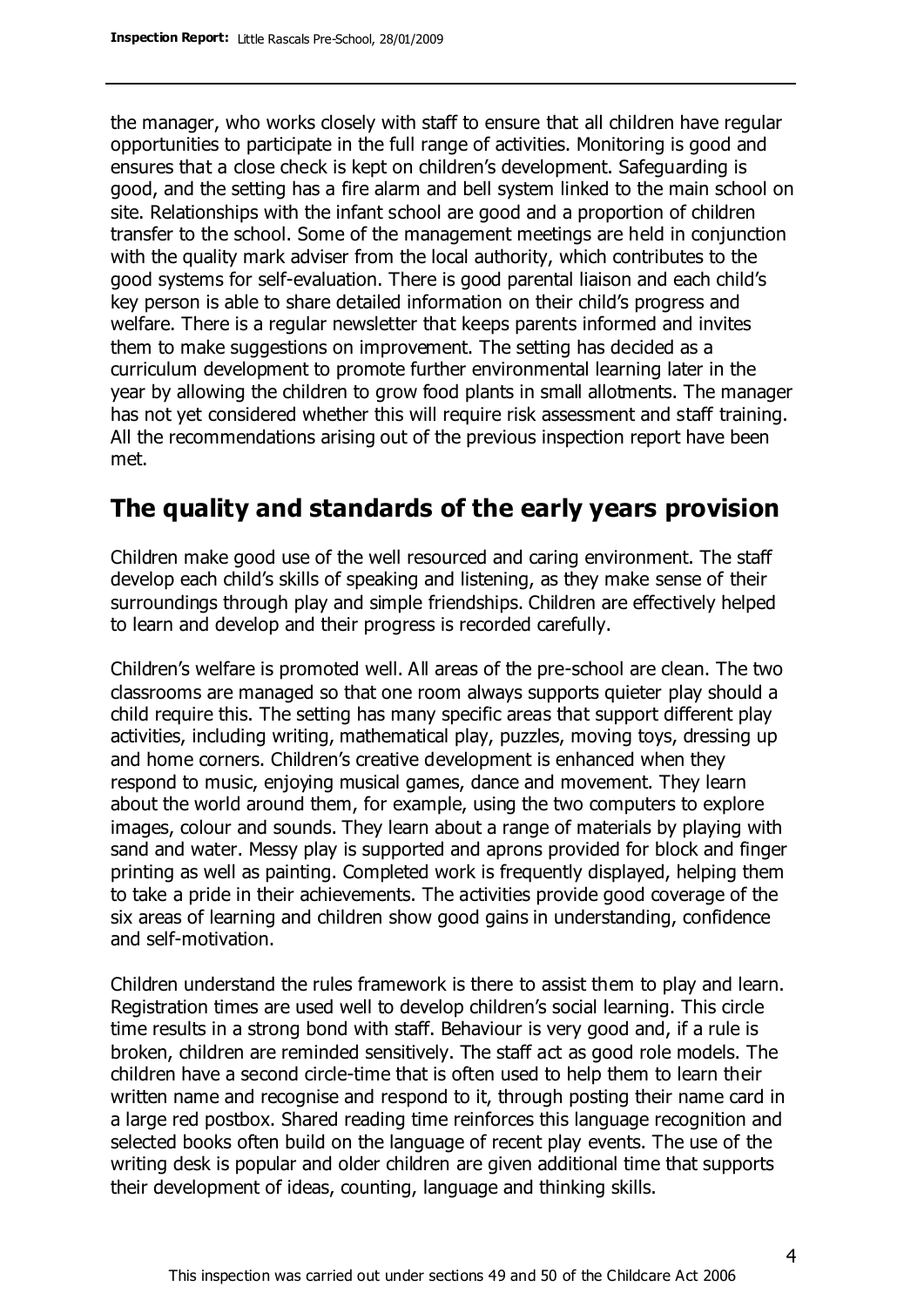Children's social skills develop well alongside their understanding of keeping healthy. They are provided with a selection of snacks that are healthy and nutritious, including fruit, salads, pittas, bagels and warm toast. Children sit in small groups with plastic tableware and are encouraged to serve themselves. Children develop large motor skills well by using bikes, buggies, slides and climbing equipment. Visits to local facilities extend children's knowledge of their community and neighbourhood.

There are clear procedures for safeguarding children on arrival and collection. Children are protected from harm by a knowledgeable staff team, who have a good understanding of child protection issues and how to implement them should the need arise. The organisation is good. It readily supports quality and standards.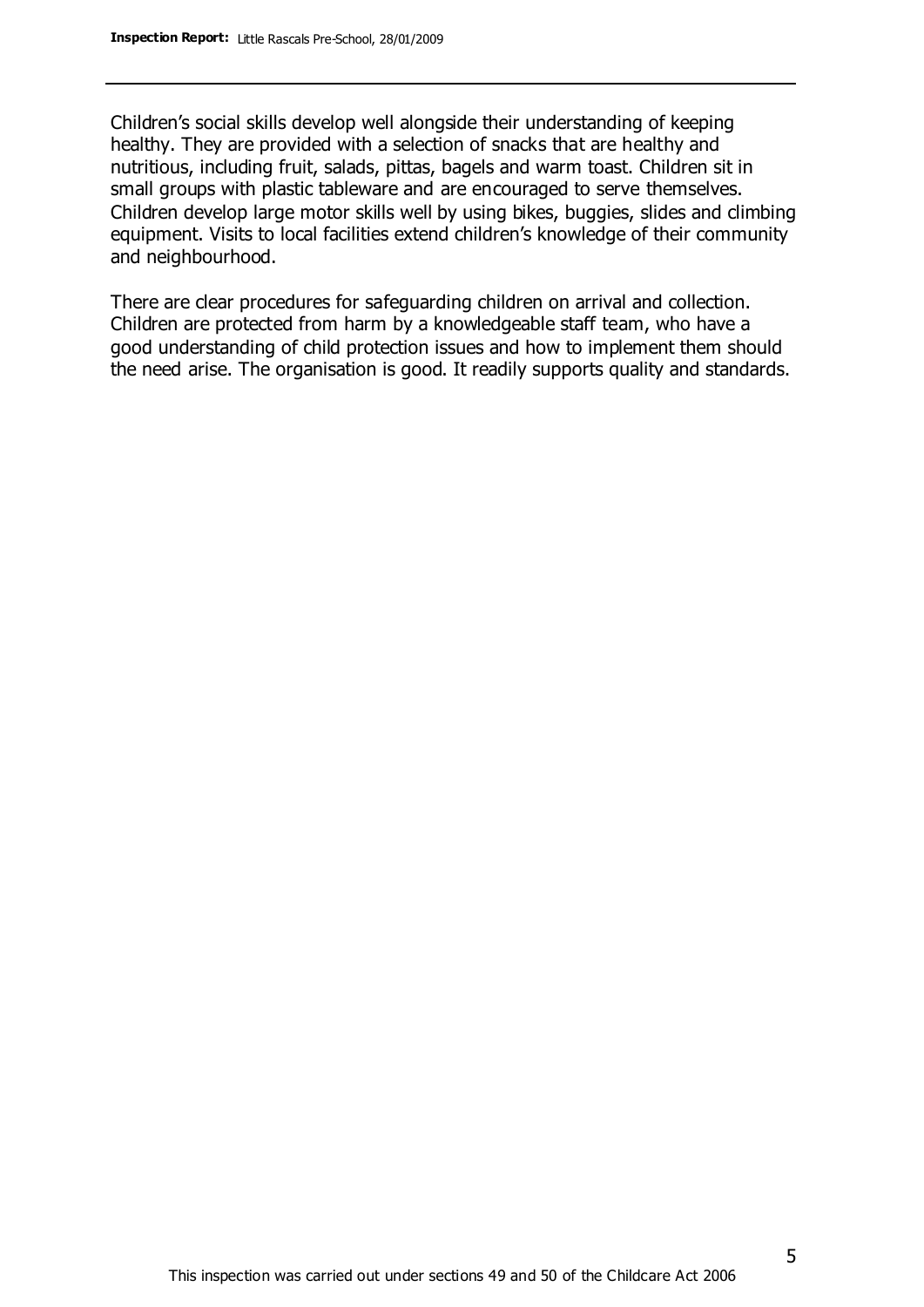# **Annex A: record of inspection judgements**

#### **The key inspection judgements and what they mean**

Grade 1 is Outstanding: this aspect of the provision is of exceptionally high quality Grade 2 is Good: this aspect of the provision is strong Grade 3 is Satisfactory: this aspect of the provision is sound Grade 4 is Inadequate: this aspect of the provision is not good enough

### **Overall effectiveness**

| How effective is the provision in meeting the needs<br>of children in the Early Years Foundation Stage? |  |
|---------------------------------------------------------------------------------------------------------|--|
| How well does the provision promote inclusive practice?                                                 |  |
| The capacity of the provision to maintain continuous                                                    |  |
| improvement.                                                                                            |  |

### **Leadership and management**

| How effectively is provision in the Early Years               |  |
|---------------------------------------------------------------|--|
| <b>Foundation Stage led and managed?</b>                      |  |
| How effective is the setting's self-evaluation, including the |  |
| steps taken to promote improvement?                           |  |
| How well does the setting work in partnership with parents    |  |
| and others?                                                   |  |
| How well are children safequarded?                            |  |

### **Quality and standards**

| How effectively are children in the Early Years<br><b>Foundation Stage helped to learn and develop?</b> |   |
|---------------------------------------------------------------------------------------------------------|---|
| How effectively is the welfare of children in the Early                                                 | ר |
| <b>Years Foundation Stage promoted?</b>                                                                 |   |
| How well are children helped to stay safe?                                                              |   |
| How well are children helped to be healthy?                                                             | ົ |
| How well are children helped to enjoy and achieve?                                                      |   |
| How well are children helped to make a positive                                                         | っ |
| contribution?                                                                                           |   |
| How well are children helped develop skills that will                                                   |   |
| contribute to their future economic well-being?                                                         |   |

Any complaints about the inspection or report should be made following the procedures set out in the guidance available from Ofsted's website: www.ofsted.gov.uk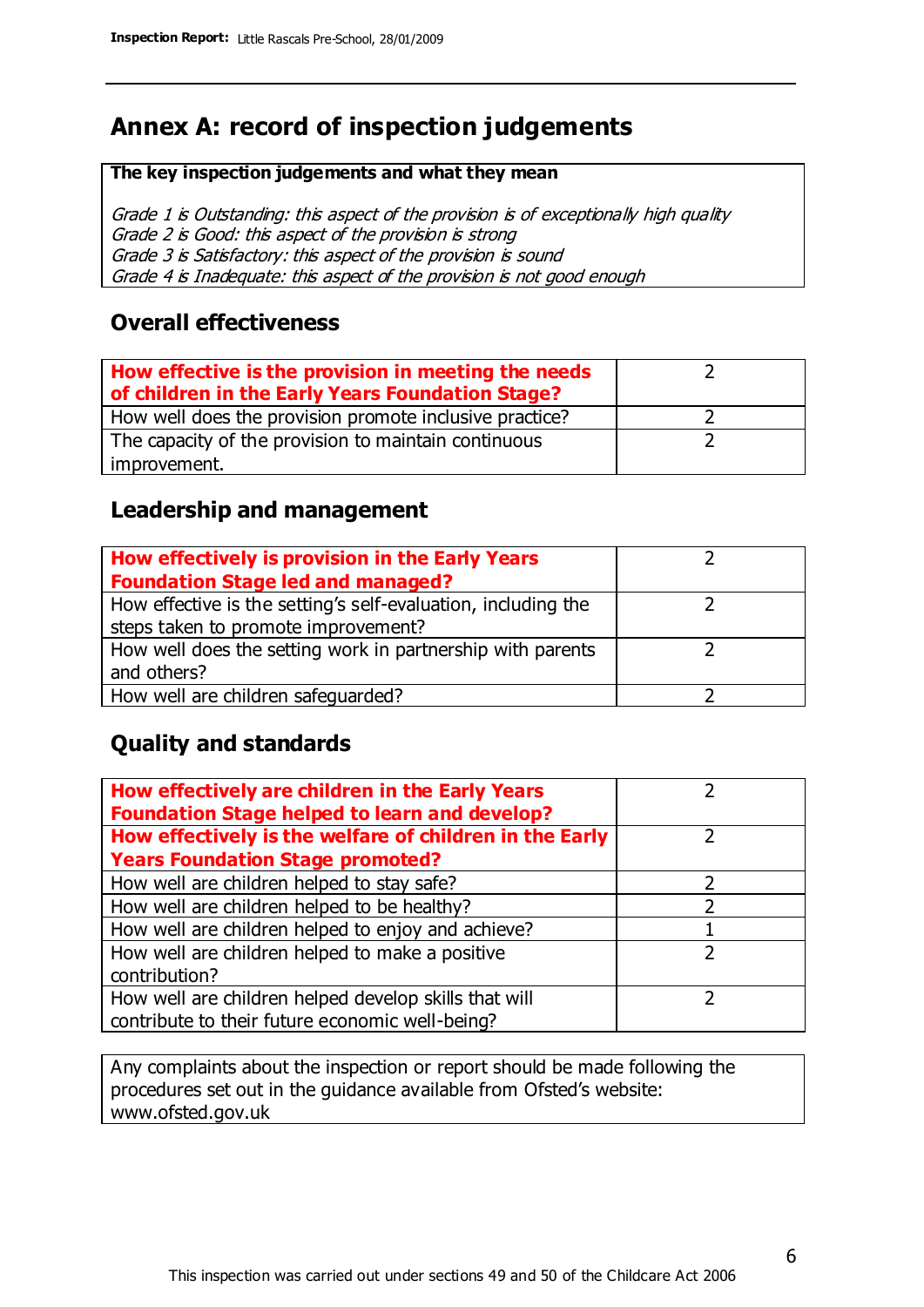# **Annex B: the Childcare Register**

| The provider confirms that the requirements of the<br>compulsory part of the Childcare Register are: | Met |
|------------------------------------------------------------------------------------------------------|-----|
| The provider confirms that the requirements of the<br>voluntary part of the Childcare Register are:  | Met |